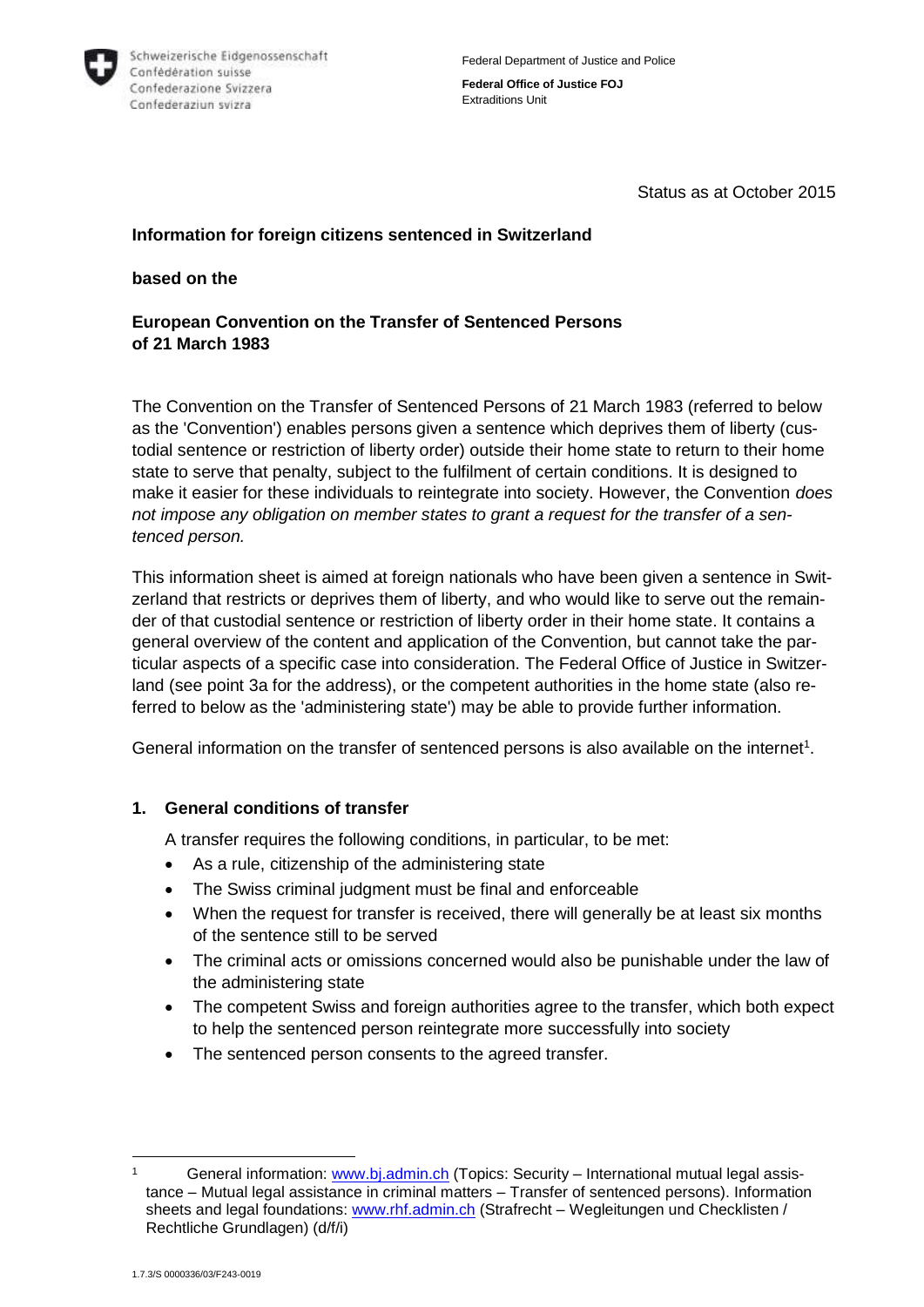#### **2. Effects of the transfer**

#### *a) Determining the remaining sentence to be served after transfer*

The scope of the penalty which must still be served after transfer depends on the procedure that the administering state uses to enforce the Swiss criminal judgment. The Convention essentially provides for two possible approaches here:

#### Continued enforcement

If enforcement is continued, the nature and duration of the sentence passed in Switzerland will generally be adopted unchanged by the administering state. The remaining sentence that must be served in the administering state following the transfer thus corresponds to that which would still have to be served in Switzerland.

Example: In Switzerland, the person concerned has been given a five-year custodial sentence for dealing several kilos of cocaine. They have already served two years of this sentence when they are transferred. In this case, the remaining three years of the sentence will be enforced after the transfer.

However, if the nature and duration of the sentence handed down in Switzerland is incompatible with the law of the implementing state, the sentence may, as an exception, be amended to the highest penalty provided for such offences under the law of that state.

#### Conversion of the sentence

With this procedure, the competent authorities in the administering state conduct judicial or administrative proceedings to convert the original Swiss sentence into a judgment passed by the implementing state (conversion / exequatur proceedings). In such proceedings, they are bound by the facts of the criminal offence, in so far as they can be determined from the Swiss judgment, but both the nature and severity of the penalty may be set independently. The status of the sentenced person under criminal law may not be impaired, however.

Example: In the sentencing state (Switzerland), the person concerned has been sentenced to three years in custody for repeated theft. The administering state now commutes the original penalty into a custodial sentence of two and a half years. If, at the time of transfer, one and a half years have already been served, for example, then a remaining sentence of one year will be enforced in the administering state, up to the final end of the sentence.

The Swiss authorities require that the procedure to determine the custodial sentence or order that is still to be served in the administering state be conducted before any transfer takes place. This is the only means of ensuring that all concerned are clear about the nature and scope of this remaining sentence. Exceptions to this rule would appear justified only in those cases in which it can be ruled out that a remaining sentence or order determined only after transfer will place the sentenced person in a much better position. Indeed, a situation in which someone has their sentence significantly reduced simply because they have been transferred cannot be justified in comparison with those individuals who have had to serve their entire sentence in Switzerland.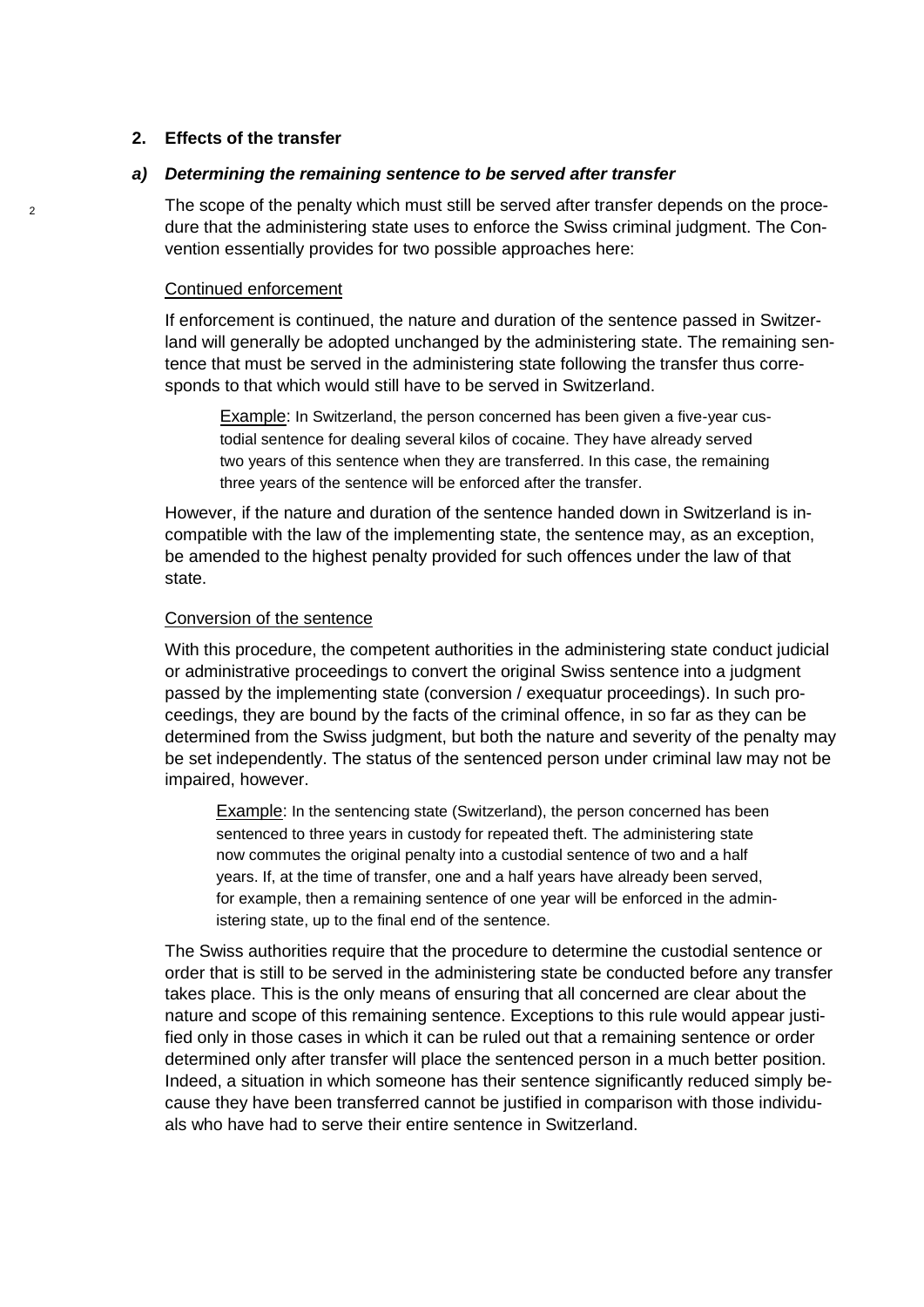#### **b)** *Specific questions*

- Any remissions of sentence granted by Switzerland prior to transfer will be taken into consideration. Time spent on remand in Switzerland, which is deducted from the final sentence, will generally also be deducted in the administering state.
- After the transfer has taken place, both Switzerland and the administering state are able to pronounce pardons, amnesties, etc.
- Following transfer, the sentence is enforced according to the law of the administering state. For example, the conditions for release on parole are governed by this law, even if parole would have been possible at an earlier stage in Switzerland.
- The authorities in the administering state are generally able to detain a person in custody, prosecute and sentence them for offences which are not related to their transfer.
- Should new facts come to light which justify a review of the criminal judgment, only Switzerland is able to decide on any application to reopen a case.
- If the sentenced person is granted a full release in the administering state, for example after serving the remainder of their sentence, or as the result of a pardon or amnesty, and they then return to Switzerland, the sentence passed here, or the remainder of it, no longer needs to be served.

### **3. Transfer procedure**

#### *a) Request for transfer*

### Competent authorities

The request to be transferred may be submitted to the following authorities:

- The cantonal authorities responsible for enforcing the criminal judgment
- The Federal Office of Justice FOJ, Extraditions Unit, Bundesrain 20, 3003 Bern
- The competent authority of the administering state, for example through the diplomatic or consular representation of that state in Switzerland.

#### Content of the request for transfer

Requests to the Federal Office of Justice should be made by completing the enclosed application form truthfully.

If the application is to be submitted to the competent authority in the administering state, the enclosed application form may help with wording if that authority does not provide its own specific application form.

#### *b) Exchange of information and transfer documents*

If a transfer is being considered in a specific case, the competent authorities in Switzerland and the administering state will exchange the information they need to make their decision, such as personal details, the specific points of the judgment, information on how the sentence has been enforced in Switzerland to date, and on any further enforcement in the administering state.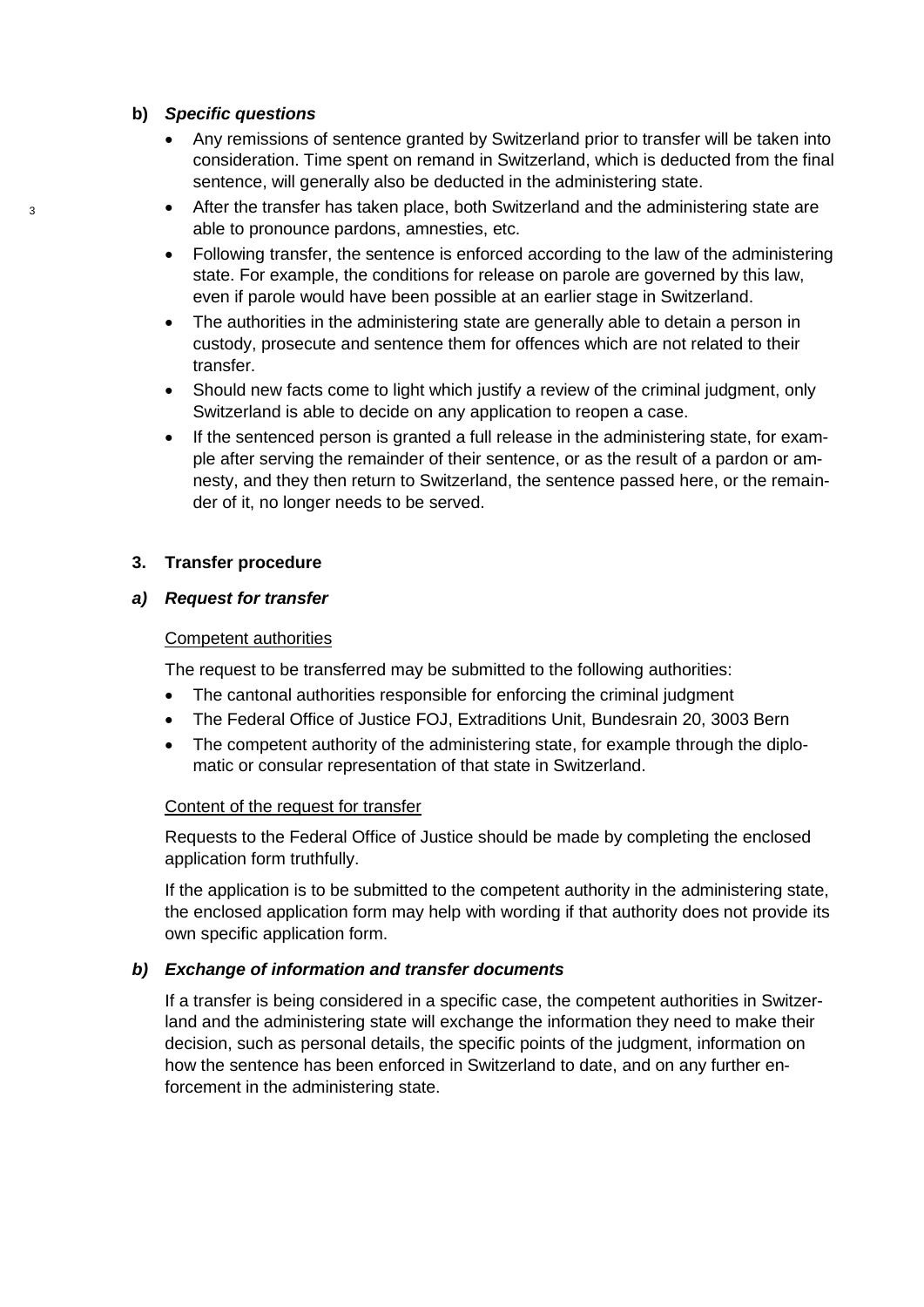#### *c) Decision*

4

In Switzerland, responsibility for the decision on transfer lies with the Federal Office of Justice, in cooperation with the competent cantonal authorities.

However, *no obligation on member states to grant a request for the transfer of a sentenced person can be derived from the Convention.* Furthermore, neither the Convention nor Swiss law provides for any right of appeal against a refusal of the request. The competent authorities in Switzerland and the administering state may therefore reject a request a request for transfer without stating their reasons.

Should it emerge from the exchange of information and documents that both states support a transfer, the sentenced person will then be informed of the details. As soon as the sentenced person has given their consent on the basis of the information they have been supplied, the Federal Office of Justice will issues a formal transfer decision and the transfer becomes enforceable. From this point onwards, the person who is to be transferred can no longer revoke their consent.

#### *d) Execution of the transfer decision*

Once the transfer has become enforceable, the details of its execution (date, location of transfer, etc.) will be arranged with the administering state.

#### *e) Duration of proceedings*

Transfer proceedings may involve time-consuming investigations. Such proceedings will generally take between several months and one year to complete.

#### *f) Costs*

The national law of the administering state may provide that the sentenced person must pay a share of the costs, such as those incurred for the transfer proceedings, for execution or for travel.

### *g) Other orders*

Transfer to serve out other orders may not be possible in dealings with certain states owing to a lack of legal basis or the appropriate facilities. In some cases, it may be feasible only after long and detailed investigations.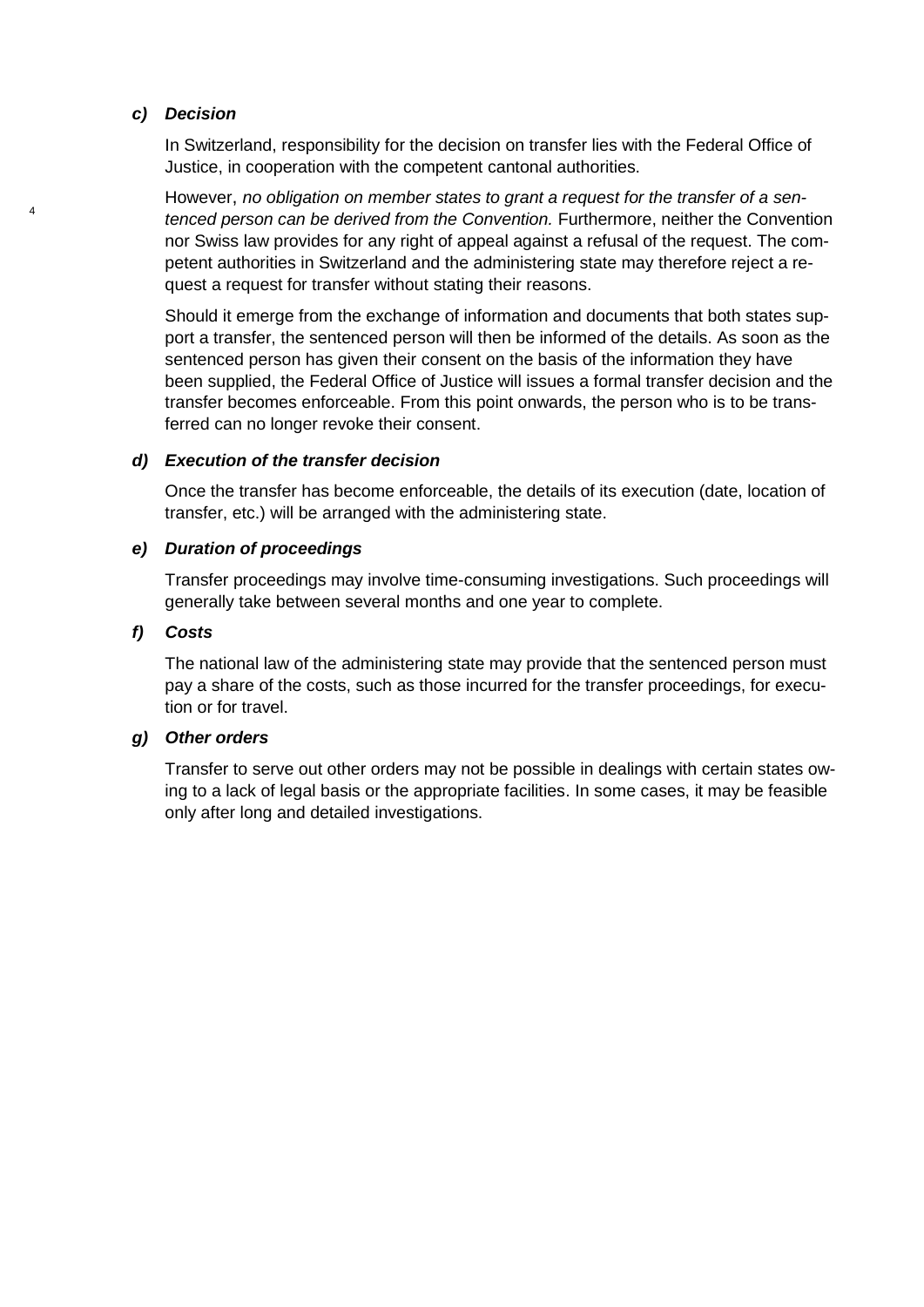# **Request for transfer**

 $\sqrt{5}$ 

dence)

### **Personal details**

| Surname:                                                |  |
|---------------------------------------------------------|--|
| First name:                                             |  |
| Date of birth:                                          |  |
| Place of birth:                                         |  |
| Home state:                                             |  |
| Last place of residence prior to arrest:                |  |
|                                                         |  |
| Current address:<br>(prison, internal prison reference) |  |
|                                                         |  |
| Details of the judgment / sentence                      |  |
| Date of arrest:                                         |  |
| Ruling court:                                           |  |
| Date of judgment:                                       |  |
| Criminal offences underlying judgment:                  |  |
|                                                         |  |
|                                                         |  |
|                                                         |  |
|                                                         |  |
| Penalty:                                                |  |

(i.e. not including parole)